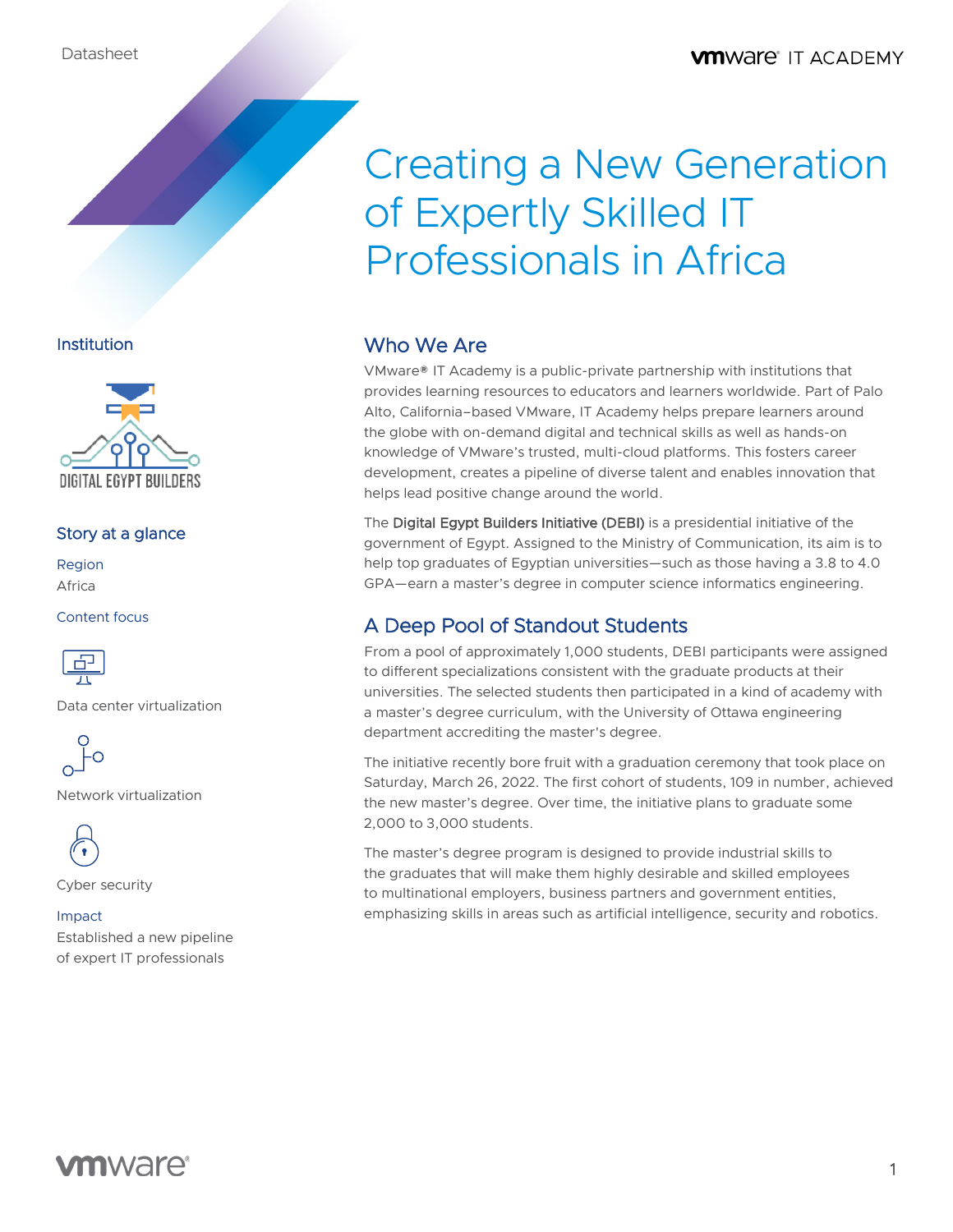



Nevine El-Kadi, senior manager Middle East and Africa at VMware IT Academy, and Amr Salah, regional director at VMware, attend the graduation ceremony of DEBI's first graduates.

## VMware Egypt's Support for DEBI

VMware is pleased to participate in this initiative in two primary ways. First, students in the initiative have access to the full range of courses offered by the VMware IT Academy. Second, the technical support professionals in VMware Egypt work with the students by sponsoring their graduation projects. Among the current graduating class, VMware Egypt supported two groups, each with nine students. The students, with the support of VMware engineers, focused their projects on virtualized security. Moreover, among this first graduating class, sixty students completed the core technical skills courses for data center virtualization, network virtualization and intrinsic security.

In addition, following the graduation ceremony, the VMware regional and country director along with the general manager for North Africa, Amr Salah, committed to interviewing thirty graduates for various positions within the VMware Center of Excellence in Egypt, at a large bank who needs graduates with specialized security skills, and with business partners that require staff knowledgeable in VMware technology. As a result of our contributions to the DEBI program, the Egyptian Ministry of Communication recognized VMware Egypt with an award and crystal plaque.

# A Holistic Educational Opportunity

Students participating in the initiative benefitted even well beyond their education in the technology and profession that earned them their master's degree with Ottawa University. For example, because of the multinational nature of the positions available to graduates, the program was designed to ensure that students had exceptionally good English-speaking skills. In support of that goal, the initiative contracted Berlitz to do that because of their recognized expertise in teaching English language to Arabic speakers.

Similarly, to bolster the students' leadership and management skills, the initiative brought in a training course from Dale Carnegie. With this attention to a well-rounded educational experience, program graduates are fully capable of contributing as valued team members within the various organizations that hire them.